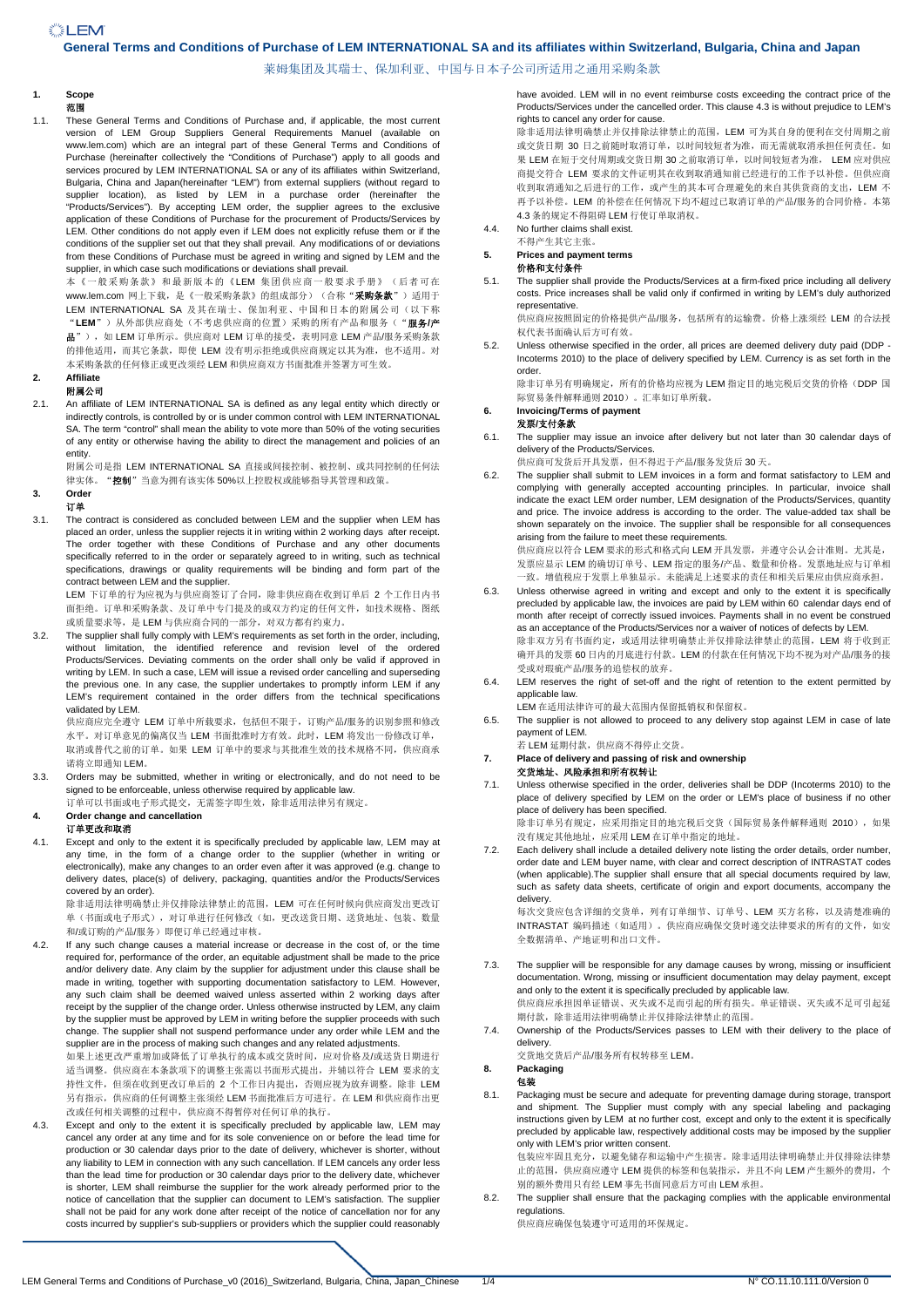# *<u> "LEM</u>*

## **General Terms and Conditions of Purchase of LEM INTERNATIONAL SA and its affiliates within Switzerland, Bulgaria, China and Japan**

莱姆集团及其瑞士、保加利亚、中国与日本子公司所适用之通用采购条款

### **9. Delivery dates, delay**  交货日期、延迟

- 9.1. Delivery dates and quantities specified in the order are binding. Delivery date shall be understood as the date of delivery of the Products/Services at the agreed place of delivery in accordance with clause 7.1 above.
- 订单中规定的交货日期和数量有约束力。交货日期应理解为在约定地点交付产品/服务的日 期,与上述第 7.1 条相一致。
- 9.2. Partial deliveries and early deliveries are not permitted, unless otherwise agreed.
- 除非另有约定,不允许部分交货或提前交货。 9.3. If the supplier anticipates that he will not be able to deliver the Products/Services at the delivery date, the supplier shall forthwith notify LEM in writing of the reason and the expected duration of the delay.

如若供应商预期无法在交货日期交付产品/服务,应即时书面通知 LEM 无法按期交付的原因 和预计延误的时间。

- 9.4. In case of early, delayed or partial delivery, the supplier shall be immediately deemed to be in default without notice.
- 供应商在任何情况下的提前、延迟或部分交货,应当即被视为未经通知的未履行。
- 9.5. Acceptance of an early, delayed or partial delivery shall not be deemed a waiver of the rights that LEM is entitled to as a result of supplier's deviation from the binding delivery dates

LEM 对提前、延迟或部分交货的接受,不应视为对供应商违背约定的交货日期所享有的权 利的放弃。

9.6. In the event of delay, LEM reserves the right to claim a penalty amounting to 1% of the contract price per complete or incomplete week of delay, but not exceeding 10% of the contract price in total. The penalty shall not relieve the supplier from its obligations under the contract. LEM reserves the right to assert any further legal claims, including the right to claim damages and/or terminate the contract.

如若发生延迟, 每延迟一周, 不足一周按一周算, LEM 保留索赔 1%合同价款的权利, 赔偿 总额不超过合同价款的 10%。赔偿不得免除供应商在合同项下的义务。LEM 保留主张进一 步法律索赔的权利,包括索要损失赔偿的权利及/或终止合同的权利。

**10. Performance** 

### 履行

10.1. The supplier undertakes to perform the contract with all due diligence and efficiency, in a competent and workmanlike manner and in compliance with the generally accepted best practice of the industry.

供应商承诺尽职尽责和有效率地履行合同,并符合行业内公共认可的最佳实践要求。

10.2. The supplier agrees that it will comply with all applicable laws, standards, rules, regulations and requirements of the jurisdiction where the Products/Services are manufactured, stored, shipped, used and sold.

供应商同意其将遵守产品/服务生产地、存储地、运输地、使用地和销售地所在法域的所有 可适用法律、标准、规则、法规和要求。

10.3. In case of Products/Services procured by LEM for the need of manufacture of its own products, the supplier shall use an appropriate and documented quality management system to ensure at all times traceability of the Products/Services and any materials in the Products as well as conformity of the Products/Services with the agreed specifications and quality standards. The supplier shall not substitute or modify the Products/Services nor any materials in the Products without LEM prior written consent. Might the supplier require changing manufacturing site, product design, process or control, the supplier must receive LEM's prior written agreement for such change.

如果 LEM 采购产品/服务是为生产其自身产品的需要,供应商应使用适当的且有记录的质量 管理系统,以确保所有的产品/服务和产品中的材料在任何时候皆有可追溯性,并遵守约定 的产品/服务规格和质量标准。未经 LEM 事先书面同意,供应商应不得替换或更改产品/服务 或产品中的材料。如若供应商要求更换生产地、产品设计、工艺流程或控制,供应商须取得 LEM 的事先书面同意。

10.4. The supplier shall promptly notify LEM in writing of any circumstances which could endanger or hinder the performance of the contract, including any possible quality or safety issue with the Products/Services

如有可能危及或阻碍合同履行的任何情形,供应商应立即书面通知 LEM,包括任何可能的 产品/服务质量或安全问题。

# **11. Sub-suppliers and providers**

### 分包供应商

- 11.1. The commissioning of sub-suppliers is subject to the prior written approval of LEM. 对分包供应商的委任受限于 LEM 的事先书面批准。
- 11.2. Independently of any negligence or fault, the supplier shall assume unlimited liability for its providers and sub-suppliers as for itself, even though LEM has approved them and LEM shall have no obligation and no liability whatsoever vis-à-vis the providers and subsuppliers of the supplier.

无论产生任何过失或过错,供应商应就其分包供应商承担无限责任,即便对分包供应商的委 任系经 LEM 批准,LEM 无任何责任义务面对分包供应商。

#### **12. Inspection**  审查

12.1. LEM is entitled, upon reasonable notice, at any time during the contract and for a period of 6 months thereafter, to access and inspect the facilities and records relating to the design, manufacture, testing, storage and/or delivery of the Products/Services, including, without limitation, the manufacturing and quality control, testing operations and compliance procedures relating to the Products/Services. The inspection may be carried out by LEM's representatives and/or LEM's customers. The supplier shall allow LEM's representatives and/or LEM's customers the appropriate right of access to the premises, facilities, equipment, personnel, books and records of the supplier, providers and sub-suppliers. The supplier shall ensure that LEM has the rights to access and inspect the providers and sub-suppliers as set forth herein.

LEM 有权在给予合理通知后,在合同期间或合同终止 6 个月内的任何时间审查设备或与产 品/服务的设计、制造、测试、存储及/或运输有关的记录,包括但不限于,制造和质量控制、 运营测试和程序合规性。审查可由 LEM 的代表和/或客户进行。供应商应允许 LEM 的代表 和/或客户有合理的权限进入供应商和分包供应商的工厂及审查设备、机械、人员和记录。 供应商应确保 LEM 有权对上述所载供应商和分包供应商进行审查。

12.2. Such inspection shall not relieve the supplier from its obligations under the contract. 该类审查不得免除供应商在此合同项下的义务。

## **13. Warranty and Remedies**

### 保修和补救

13.1. The supplier warrants that the Products/Services(i) have the promised characteristics, (ii) are in accordance with the agreed performance requirements and specifications, (iii) comply with the applicable laws, standards, rules, regulations and requirements where the Products/Services are manufactured, stored, shipped, used and sold, (iv) are free from defect in design, material and workmanship, (v) are free from defects of title and rights of third parties, (vi) are suitable for their intended purposes, (vii) meet the quality agreements between LEM and the supplier, if any, and (viii) are new and unused at the delivery date. Said warranties shall be in addition to any warranties of additional scope given by the supplier to LEM.

供应商应保证产品/服务: (i)具有承诺的特性; ( ii ) 符合约定的要求与规格; ( iii ) 符合产品/服务生产地、存储地、运输地、使用地和销售地的可使适用法律、标准、规则、 法规和要求;(iv)无设计、材料和工艺瑕疵;(v)无第三方权利瑕疵;(vi)适合使用 目的; (vii) 满足 LEM 与供应商的质量约定, 如有; 并且(üi) 在交货日期是全新和未经 使用过的。上述保证应并入供应商向 LEM 提供的额外范围的任何保证。

- 13.2. The warranty period shall be 36 months from the date of delivery of the Products/Services or for a longer period if the supplier issues such a warranty. 产品/服务的保质期应为自交付日期起 36个月,或供应商提供的更长期限。
- 13.3. The supplier hereby discharges LEM from its obligation to inspect the Products/Services at receipt.
	- 供应商在此免除 LEM 在收到产品/服务时进行检验的义务。
- 13.4. Any notification of defects within the warranty period is deemed made in time and the supplier hereby waives the objection of delayed notification. 在保质期内的任何瑕疵通知均应被视为按时作出,并且供应商放弃对延期通知予以拒绝的权
- 利。 13.5. In the event of defective Products/Services, LEM may, at its option (i) require the supplier to remedy the defects at no charge, (ii) require the supplier to replace the defective Products/Services at no charge, (iii) reduce the price in proportion to the defects, or (iv) terminate the contract. In any case, LEM retains the right to claim damages in addition to the remedies set out above in this clause. 如有瑕疵产品/服务, LEM 可自由选择(i)要求供应商无偿地对瑕疵予以补救;(ii)要 求供应商无偿地替换瑕疵产品/服务;(iii)就瑕疵按比例降低价格;或者(iv)终止合同。 在任何情况下,LEM 均保留索赔和要求补救的权利。
- 13.6. If the supplier is unable to eliminate a defect within a reasonable time since notification of the defect by LEM or in case of urgency, LEM shall be entitled to eliminate the defect itself or through a third party at the cost and risk of the supplier. 如若供应商不能在合理时间内排除瑕疵或在紧急情况下,LEM 应有权自己或通过第三方排 除瑕疵,费用和风险由供应商承担。
- 13.7. After the defect has been remedied or the defective Products/Services have been replaced, the warranty period shall commence anew.
- 采取瑕疵补救措施或替换瑕疵产品/服务后,质保期应重新开始。 13.8. The right to assert any further legal claims remains expressly reserved.
- LEM 仍然明确保留主张进一步法律索赔的权利。

#### **14. Product obsolescence**  产品停产

14.1. If the supplier discontinues the production of the Products, he shall be bound to inform LEM of this at least 12 months in advance and allow LEM the opportunity to make a final order at all times within such 12 months period.

如若供应商停止生产产品,则其有义务至少提前 12 个月通知 LEM,并允许 LEM 有机会在 12 个月内进行最后下单。

# **15. Liability, Insurance**

### 责任、保险

15.1. The supplier shall be liable to LEM and its affiliates, shareholders, directors, officers, employees, agents, subcontractors, suppliers and customers (the "Indemnified Parties") for and hold such Indemnified Parties harmless from all costs and all damages, and, shall pay any costs and damages incurred by the Indemnified Parties from and against any third-party claims (including lawsuits) arising from the Products/Services provided by the supplier under the contract, including but not limited to product liability (if applicable) or a contractual breach of the supplier such as late delivery or breach of warranty obligations, whether or not the supplier may have been negligent or at fault. This liability includes, but is not limited to, the costs of product recall actions, the costs of dismantling, installation, testing, and transportation of defective products at (from and to) LEM's customers. 供应商应就所有支出和损失向 LEM 及其附属公司、股东、董事、高管、雇员、代理、分包

商、供应商和客户("被补偿方")负责并使其免受损害,并且供应商应支付被补偿方因供 应商提供的产品/服务而产生的任意第三方索赔(包括诉讼)的任何支出和损失,包括但不 限于产品责任(如适用)或供应商的违约,如延迟交货或违反保证义务,无论供应商是否有 过失或过错。责任包括但不限于,产品召回行动,拆卸、安装、测试和运输 LEM 客户(从 客户地址发出或发送至客户地址)瑕疵产品的费用。

15.2. The supplier shall have and maintain all necessary insurance coverages with insurance carriers to the satisfaction of LEM, including, but no limited, professional liability and public liability insurance (with extended product liability insurance) that also covers the costs of any recalls. At any time upon LEM's request, the supplier shall provide LEM with a certificate of insurance as evidence of appropriate coverages. The insured amount under this clause 15.2 cannot be considered nor construed as limitation of liability. 供应商应向保险公司进行投保并保持保险有效以使 LEM 得到充分保障, 投保范围包括但不

限于,职业责任险和公共责任险(及延伸的产品责任险),并涵盖召回的成本。任何时候经 LEM 的要求,供应商应向 LEM 提供保险凭证作为已进行合适投保的证明。本第 15.2 条下 的保险金额不能被视为或解释为对责任的限制。

### **16. Intellectual property rights**  知识产权

- 16.1. The supplier warrants that the Products/Services do not infringe any copyrights, patents, trademarks, designs or other property rights of third parties.
	- 供应商保证产品/服务没有侵犯第三方的任何复制权、专利、商标、设计或其他专有权利。
- 16.2. In addition to clause 15.1 above and independently of any fault on the part of the supplier, the supplier shall promptly defend the Indemnified Parties (as defined in clause 15.1) against any third-party claims based on alleged intellectual property rights infringement and pay any costs and damages incurred by the Indemnified Parties in conjunction with such claims. Supplier's obligation to defend the Indemnified Parties and pay any costs and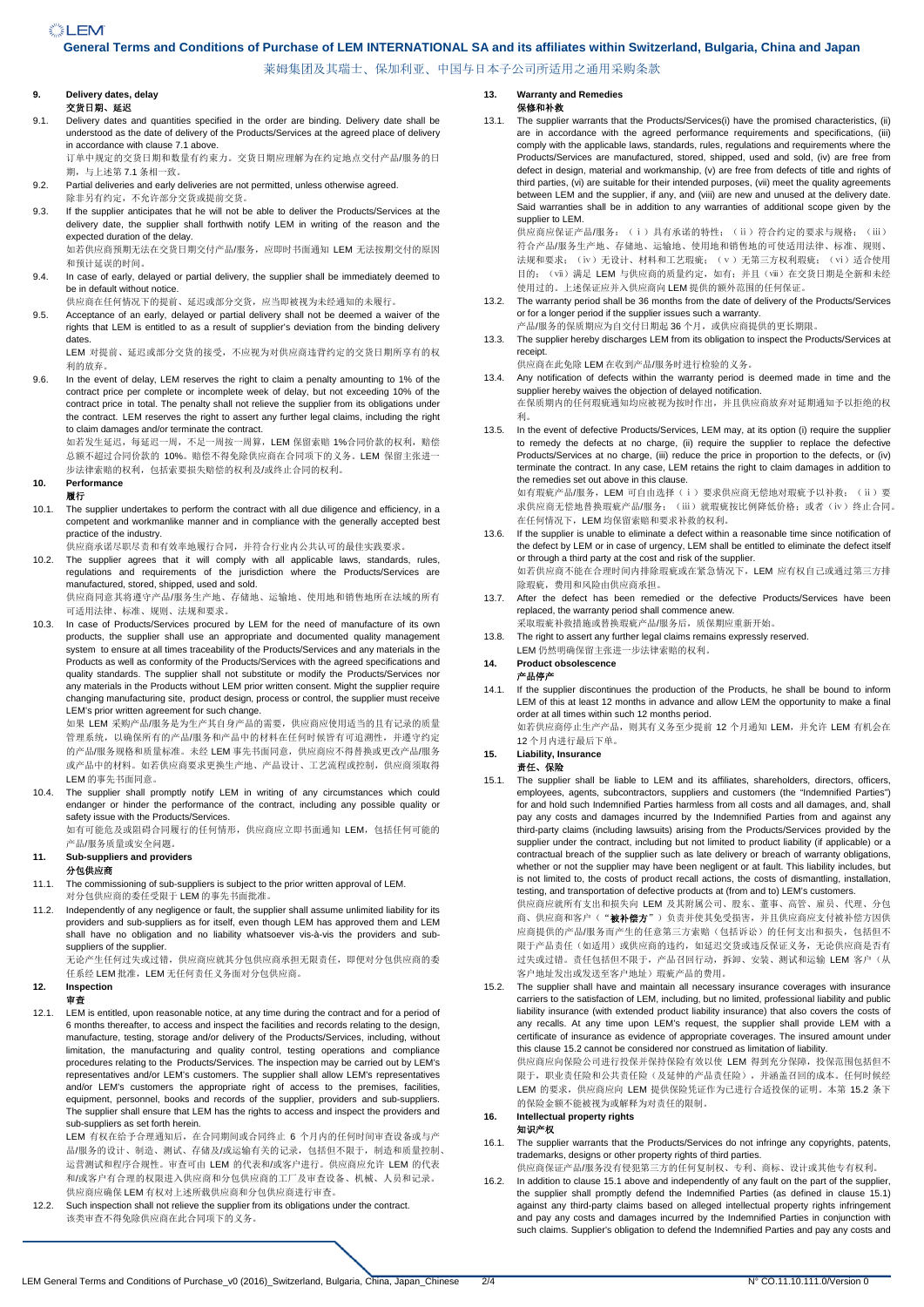# **General Terms and Conditions of Purchase of LEM INTERNATIONAL SA and its affiliates within Switzerland, Bulgaria, China and Japan**

莱姆集团及其瑞士、保加利亚、中国与日本子公司所适用之通用采购条款

damages shall not apply if and to the extent the liability or damage was caused solely by the supplier's proper use of LEM Property contributed to, or implemented into the Products/Services (as defined in clause 17.1 below) and if the supplier does not know or was not expected to know that intellectual property rights of third parties were infringed. 除上述第 15.1 条的规定外,无论供应商是否有过错,均应立即维护被补偿方(定义见第 15.1 条)基于侵犯知识产权的任何第三方索赔,并支付被补偿方产生的任何相关费用和损 失。如若该责任或损失是由供应商的正确使用 LEM 财产(定义见以下第 17.1 条)所引起的, 并且供应商不知晓或不应知晓侵犯了第三方的知识产权,则供应商对被补偿方的维护和支付 义务在此相关范围内不适用。

16.3. If an action for the infringement of property rights is filed, the supplier may at its own expense, at LEM's option, either reach a settlement which grants LEM the right to use the Products/Services free of any liability for infringement, or replace it with a similar one as agreed by LEM, or take back the Products/Services and credit LEM with an amount equal to the purchase price reduced taking into account the normal depreciation of the Products/Services. Failure to satisfy the above LEM's option entitles LEM to terminate the order and claim compensation for any and all costs and damages incurred. This clause 16.3 is without prejudice to LEM's rights under clause 16.2.

如若被提起侵犯知识产权的诉讼,供应商可自担成本地,根据 LEM 的选择: 达成和解, 使 LEM 有权使用产品/服务而不产生任何侵权责任;经 LEM 同意用类似产品进行替换;收回产 品/服务,并按照合同价款减去正常使用折旧费后的金额对 LEM 给与补偿。若供应商未能按 照 LEM 的选择采取以上措施, LEM 将有权终止订单并就产生的所有费用和损失向供应商索 取赔偿。本第 16.3 条的规定不影响 LEM 在第 16.2 条项下的权利行使。

#### **17. Ownership of information and material**  信息和材料的所有权归属

17.1. Any and all intellectual property, commercial and technical information and material, including, without limitation, patents, know-how, trademarks, logo, designs, drawings, tools, molds, dies, plans, templates, samples, specifications, test equipment, manufacturing and/or testing and quality processes (hereinafter "LEM Property") that LEM discloses and makes available to the supplier, in whatever form and format, shall be and remain LEM's property. The supplier shall not at any time do or cause to do, directly or indirectly, any act which impairs or tends to impair in any way LEM's rights, title or interest in and to any of LEM Property. LEM reserves all rights in respect of LEM Property.

LEM 披露的或向供应商提供的任何形式或格式的所有知识产权、商业和技术信息和材料, 仍归 LEM 所有,包括但不限于,专利、技术诀窍、商标、标识、设计、图纸、工具、模型、 模具、计划、模板、样品、规格、测试机器、制造及/或测试和质量工艺。(以下称 "**LEM** 财产")供应商不得在任何时候以任何方式直接或间接地进行或导致他人进行任何有损 LEM 对 LEM 财产的权利、所有权或利益的行为。LEM 保留与 LEM 财产相关的所有权利。

- 17.2. LEM Property shall not be modified without the written consent of LEM. Any items of LEM Property shall be clearly marked by the supplier as being owned by LEM and separated from the supplier property. LEM Property shall not be used by the supplier except for performance of the contract or as authorized in writing by LEM and may only be supplied to third parties with LEM prior written consent. The Products manufactured with any LEM Property may neither be used by the supplier itself nor offered or supplied to third parties. 未经 LEM 书面同意,不得对 LEM 财产进行更改。供应商应将 LEM 的各项财产明确标识为 LEM 所有,并与供应商的财产区分开来。供应商不得将 LEM 财产用于履行本合同之外的或 未经 LEM 书面授权的其他目的,并且未经 LEM 事先书面同意不得披露给第三方。采用 LEM 所有物制造的产品,供应商不得私自使用或 提供给第三方。
- 17.3. While in supplier's possession or control, LEM Property shall be held at supplier's cost and risk. The supplier warrants that it will keep any items of LEM Property in good condition and safely stored, and will replace any such items when lost or destroyed. The supplier undertakes to carry out in a timely manner any needed maintenance and inspection work on any items of LEM Property at his own expense and shall promptly report any failure. The supplier shall insure at his expense any items of LEM Property against loss by fire, water and theft.

当 LEM 财产为供应商占有或控制时,保管成本和风险由供应商承担。供应商保证将完好安 全地保存 LEM 财产,并对缺失和损坏项进行替换。供应商承诺将自担成本地按时对 LEM 财 产进行及时维护和审查工作。并且,供应商应自担成本地对 LEM 财产进行火险、水险和防 盗险的投保。

17.4. Any right of retention with respect to LEM Property is expressly excluded and the supplier undertakes that LEM Property shall be free and clear of all liens and encumbrances, security interests and claims of the supplier and supplier's creditors. Unless otherwise agreed, LEM Property must be automatically returned or destroyed at LEM's request. Notwithstanding the foregoing, in the event of supplier's insolvency or bankruptcy, LEM's representatives are authorized to enter the supplier's premises at any time and remove LEM Property.

针对 LEM 财产的任何保留权明确排除,并且供应商承诺 LEM 财产应免于所有的留置权和权 利负担、担保物权以及供应商及其债权人的索赔。除非另有约定,供应商应应按照 LEM 的 要求自动将 LEM 财产予以返回或销毁。无论上述如何规定,如若供应商无力清偿或破产, LEM 可在任何时候授权代表进入供应商的地址并取回 LEM 财产。

- 17.5. In case the supplier fails to comply with any of its obligations under this Section 17, LEM shall be entitled to claim compensation for the resulting damages. 如若供应商未能遵守其在本第 17 条项下的任何义务,LEM 有权索取损害赔偿。
- 17.6. If the supplier develops custom features for the Products/Services, all intellectual property rights, title and interest in such custom work shall be the sole property of LEM, the custom work being considered works created under commissioning. In case such direct vesting of rights is not possible under the applicable law, the supplier shall at supplier's costs perform any and all actions, necessary to transfer and assign to LEM, or if not allowed under the applicable law, to provide LEM with the right to use or an equivalent, over such custom works, which is as broad as possible under the applicable law, for the maximum term allowed, without the right of supplier to use such works. Should the supplier fails to do so within reasonable time and in addition to any other remedies available to LEM, LEM shall be entitled to handle all necessary procedures and ask for assistance and reimbursement of the costs incurred.

如若供应商开发出 LEM 指定特性的产品/服务,则该类工作中的所有知识产权、所有权及利 益应为 LEM 独有,且应被视为在 LEM 委托下开展的工作。如若可适用法律不可操作该类直 接授权,则供应商应自担成本进行所有必要行动,将权利转让给 LEM; 或者如若可适用法 律不允许该类直接授权,则供应商应向 LEM 提供该类自定义特性的使用权或类似相当的权 利。如若供应商未能在合理时间内进行上述行为及采取可行的补救措施,LEM 有权采取所 有必要措施并要求协助及补偿产生的损失。

#### **18. Confidentiality**  保密

- 18.1. As long as it is not entered into the public domain, the supplier shall keep as strictly confidential any and all information furnished by LEM, including, without limitation, all LEM Property as well as any other data, documents and experience of LEM, its affiliates or their respective customers or business partners, and shall not disclose any such information to any third party, or use such information for any purpose other than performing the contract, except otherwise expressly agreed to in writing by LEM. .<br>供应商应对 LEM 提供的所有信息严格保密, 只要这些信息没有进入公共领域, 包括但不限 于,所有的 LEM 财产,以及 LEM 及其附属公司或各自客户或商业伙伴的任何数据、文件和 经验,并且不得披露给任何第三方或为履行本合同之外的目的而使用该类信息,除非 LEM
- 另有明确书面同意。 18.2. LEM information shall not be retained for longer than necessary to provide the Products/Services. Immediately upon termination of the contract or at any time upon LEM written request, the supplier shall either return to LEM or, at LEM's option, destroy LEM information and all copies thereof, except for copies which must be retained in accordance with applicable law or which reside on automatic computer back-up or disaster recovery systems so long as such residing copies are not readily accessible and are not used or consulted for any purpose not permitted. In case of destruction, the supplier shall confirm in writing such destruction to LEM.

对 LEM 信息的保留不得超过提供产品/服务所需的必要时间。合同终止后或经 LEM 书面要 求,供应商应立即将 LEM 信息返还至 LEM 或予以销毁, 包括销毁所有的复制件, 根据可适 用法律必须保留、或自动保存在电脑备份或恢复系统内而无法取出的复制件除外,未经允许 供应商不得使用或参考该类复制件,并且供应商应向 LEM 书面确认已经全部销毁。

18.3. The disclosure of the contract for advertising or reference purposes shall not be allowed without LEM's written consent.

未经 LEM 书面同意,不得披露本合同用于广告或参考目的。

18.4. The supplier shall be bound by this undertaking on and after termination of the contract. Supplier is obliged to bind its employees, agents and sub-suppliers with the same non-use and confidentiality obligations.

本承诺在合同终止后仍对供应商具有约束力。供应商有义务约束其雇员、代理和分包供应商 履行保密义务及不得使用保密信息。

# **19. Data Protection**

### 数据保护

19.1. When performing the contract, the supplier may need to process personal data about LEM or its employees. The supplier shall be responsible for processing such personal data in compliance with the applicable data protection laws and only for the purpose of performing the contract. The supplier shall not, without LEM's prior written consent, transfer personal data to any third party or country offering a lower level of legal protection than in the country of origin of the personal data in question. 履行本合同时,供应商可能需要使用 LEM 或其雇员的私人数据。供应商应仅为履行本合同 之目的按照合乎可适用的数据保护法规定的方式使用人员数据。未经 LEM 书面同意,供应

商不得向任何第三方或法律保护级别低于私人数据来源地的国家转让私人数据。 19.2. The supplier is advised and consents that LEM processes personal data about the supplier and its representatives (such as the name, address, telephone number, fax number and e-mail address of the supplier's representatives) for the purposes of handling the contract between LEM and the supplier and managing and administering LEM groupwide purchases and procurement services. The supplier consents to LEM sharing personal data with other LEM affiliates, including for administrative and marketing purposes. The supplier understands and consents that personal data may be transferred to and processed in databases located and accessible globally by the personnel of LEM affiliates and any third party service providers acting on LEM's behalf worldwide, including in countries offering a lower level of legal protection than in supplier's country of

incorporation. The supplier warrants that it processed personal data lawfully, including obtained the required consents, and that LEM has the right to process for its own purposes any personal data transferred by the supplier. 供应商同意 LEM 可为处理其与供应商之间的合同及管理 LEM 集团采购而使用供应商及其代

表的私人数据(如供应商代表的姓名、地址、电话号码、传真号码和邮箱地址)。供应商同 意 LEM 可为包括管理和市场等在内的目的而与其他 LEM 附属公司分享私人数据。供应商理 解并同意 LEM 可将供应商的私人数据转移至 LEM 的全球数据库,并且全球范围内的 LEM 及其附属公司的人员和代表 LEM 的第三方服务提供商均可获得供应商的人员数据, 包括提 供法律保护级别低于供应商所在国家的国家。供应商保证其私人数据系合法的,包括已取得 必要的同意,并且 LEM 有权为其自己目的而使用供应商提供的私人数据。

### **20. Export and Import compliance**  进出口合规

- 20.1. The supplier shall remain in full compliance with all applicable export and import control laws and regulations. The supplier will obtain, at its own expenses, any import, export, transfer and re-export approvals and licenses required for the Products/Services and will retain documentation evidencing compliance with those laws and regulations. 供应商应完全遵守所有可适用的进出口管制法律法规的规定。供应商将自担成本地取得产品 /服务所需的任何进口、出口、转让和再出口许可和执照,并将保留相关记录以兹对符合法 律法规的证明。
- 20.2. The supplier undertakes to find out in due course about possible export and/or import bans or restrictions and will immediately inform LEM accordingly when relevant.

供应商承诺将即时发现可能的出口和/或进口禁令或限制,并将立即通知 LEM 相关信息。

#### **21. LEM Code of Conduct LEM** 行为守则

21.1. The supplier, its employees, agents, sub-suppliers and providers are expected to comply with the requirements as set forth in LEM Code of Conduct, setting out LEM's core values responsibilities and ethical obligations, and any updated version thereof.Signature of LEM Code of Conduct by the supplier is a pre-requisite to any continued business relationship between LEM and the supplier. The supplier is responsible for ensuring compliance with LEM Code of Conduct by all its employees, agents, sub-suppliers and providers. LEM reserves the right to audit compliance with LEM Code of Conduct which may include facility inspections. Failure to adhere to LEM Code of Conduct shall entitle LEM to terminate the contract for material breach without compensation.

供应商及其雇员、代理、分包供应商应遵守 LEM 行为守则及更新版的规定,LEM 行为守则 规定了 LEM 的核心价值观、责任和道德义务。供应商签署 LEM 行为守则是双方继续开展业 务联系的先决条件。供应商应负责确保其所有雇员、代理、分包供应商均遵守行为守则。